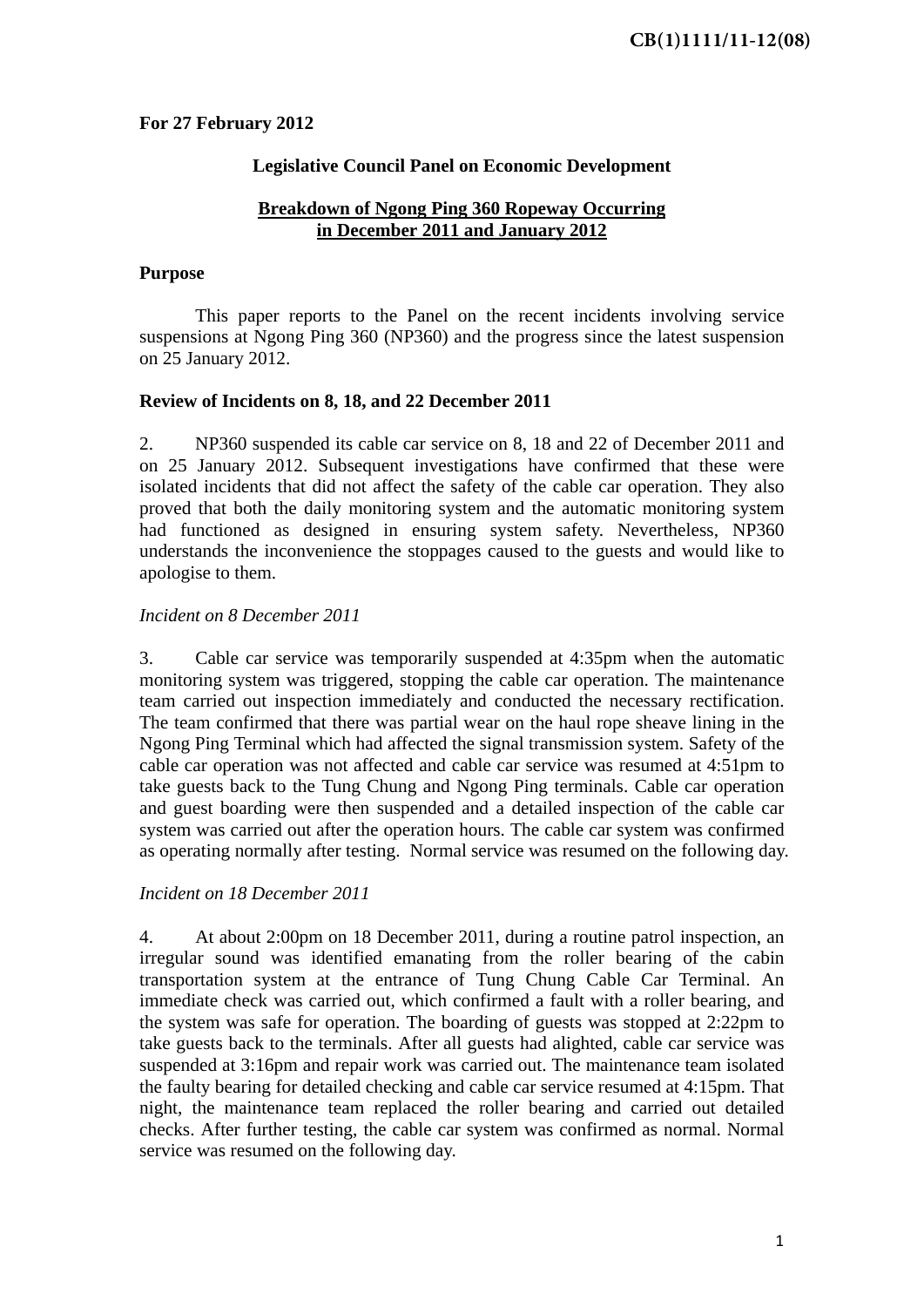## *Incident on 22 December 2011*

5. At 4:40pm on 22 December 2011, the automatic monitoring system was triggered, stopping the cable car service and requiring an immediate inspection of the cabin spacer in the Ngong Ping Terminal. The maintenance team carried out their inspection and found a slight slippage in a section of a V-belt. The team replaced the V-belt with further testing. The incident did not affect the safety of the cable car operation and service was resumed at 4:53pm to take guests back to the terminals. Subsequent investigation revealed that the cabin spacer was not operating smoothly. The maintenance team replaced the cabin spacer and conducted detailed testing and inspection, the cable car system was confirmed as normal. Normal service was resumed on the following day.

## **Review of Incident on 25 January 2012**

6. At 2:49pm on 25 January 2012, the automatic monitoring system was triggered, stopping the cable car operation. The maintenance team carried out an immediate inspection and found the bearing of a haul rope bullwheel at the Airport Island Angle Station was not operating smoothly. Safety of the cable car operation was not affected and cable car service was resumed at a slow speed at 3:22pm to take guests back to the terminals. Cable car operation was suspended at 4:53pm after the last group of guests had alighted. That night, after the initial assessment of the maintenance time that would be needed, NP360 decided to suspend the cable car service for 10 days to conduct investigation and replacement works.

7. The maintenance team carried out several inspections, which involved lifting the bullwheel and removing the concerned bearing from its housing, upon which the engineers noticed irregular wear on the surface of the bearing's inner ring, which affected the smooth rotation of the bearing. Various experts including the cable car system manufacturer confirmed that the wear did not affect the safety of the cable car operation but noted that it could result in less comfortable rides and possible stoppages should the vibration sensors be triggered. Therefore, as a prudent measure, NP360 decided to replace the faulty bearing, as well as the bearings of the other six bullwheels, so as to step up the reliability of the cable car operations and enhance the ride comfort for guests.

8. Following the replacement and testing of the new bearings, the annual servicing inspection will be brought forward to permit a thorough checking of the entire cable car system.

## **Maintenance and inspection in light of 25 January incident**

9. NP360 will replace the bearings of all seven sets of bullwheels which are located at the Tung Chung Terminal (one set), Ngong Ping Terminal (two sets), Nei Lak Shan Angle Station (one set) and Airport Island Angle Station (three sets, including the faulty bearing set).

10. The work to replace the bearings, as well as the subsequent checks and tests, are expected to take approximately two weeks. The bearings installed in the bullwheels weigh either four or eight tonnes and need to be lifted out for replacement.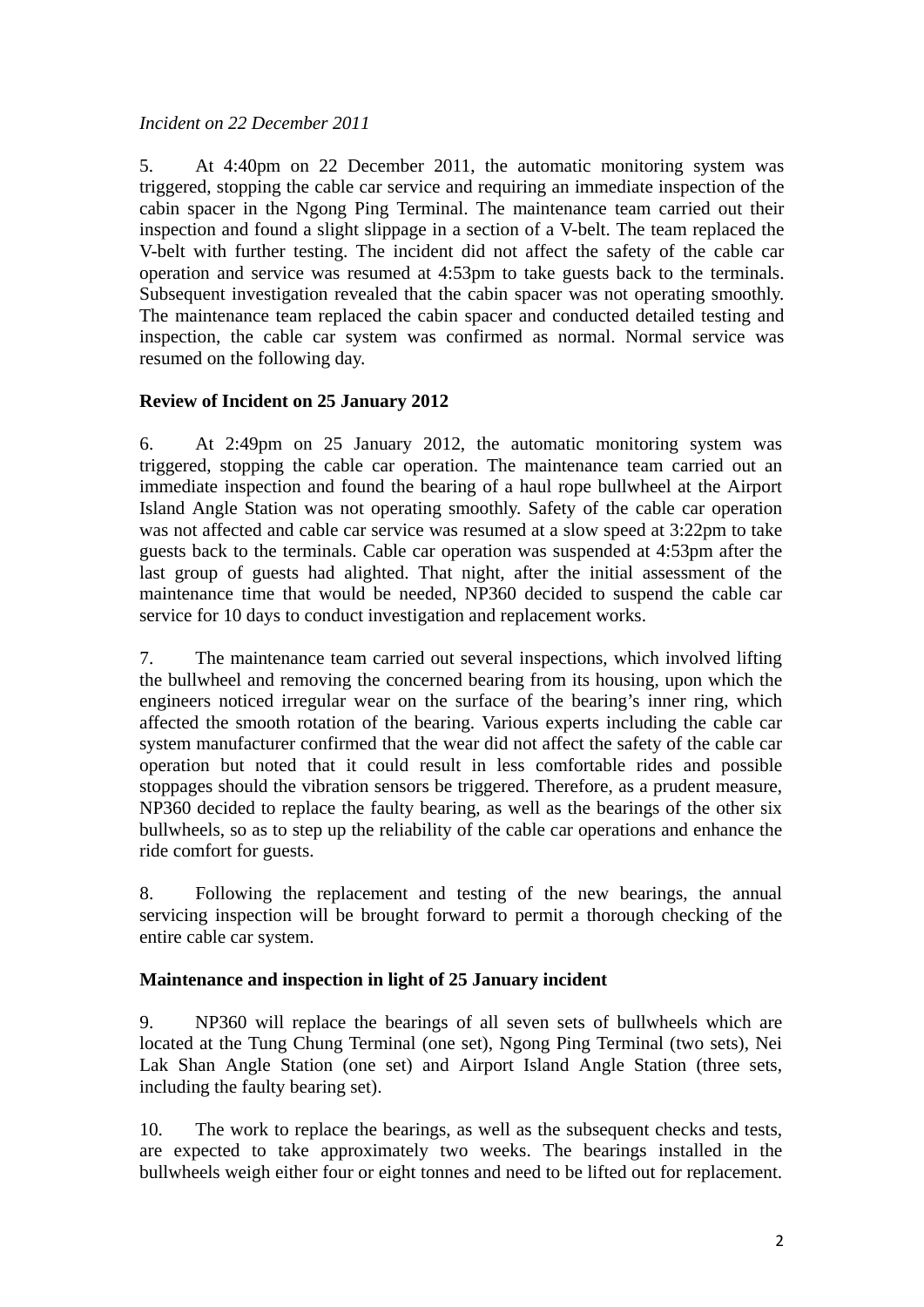Time is needed to erect lifting frames, which can only be used following the appropriate safety inspections.

11. The remote location of the Nei Lak Shan Angle Station, which is not accessible by road, adds to the complexity of the work, as all heavy engineering materials have to be transported to the site by helicopter or crane. Foggy and windy weather will also be a determining factor in how quickly the materials can be delivered and the works can progress.

12. After replacing the new bearings, various inspection and tests including a loading and unloading test will be conducted to ensure that safety and service quality reaches the highest level. In addition, an independent ropeway surveyor will take about one week to carry out the annual servicing inspection, which has been moved forward from June. NP360 expects that the replacement of the bearings, as well as the subsequent tests and annual servicing inspection would take around two months. NP360 will strive to complete the works at the earliest possible time so as to shorten the suspension period and reduce the inconvenience caused to guests. The exact service resumption date will be announced after completion of the annual servicing.

13. NP360 will maintain close liaison with EMSD on the work progress during maintenance period.

14. NP360 will continue to follow a stringent repair and maintenance programme in scheduling its regular maintenance and checks, including automatic monitoring, daily patrols and inspections, preventive maintenance and routine inspection. NP360 is currently reviewing its maintenance work and actively exploring ways to increase the frequency for regular maintenance and improve the maintenance practices.

## **Improvement measures relating to the emergency response mechanism, communication with customers and cable car service notification**

15. In the incident on 25 January, NP360 did activate its emergency response mechanism. This included broadcasting information to guests in cabins, arranging shuttle buses to transport guests from Ngong Ping to Tung Chung, providing guests with water and warm pads, contacting tour guides who had already arrived at the terminals or reserved tickets, informing relevant Government departments as well as organisations including the Travel Industry Council of Hong Kong and Hong Kong Tourism Board, making announcements containing the latest information about cable car service through electronic media, posting notices at MTR stations and making public announcements at MTR interchange stations (namely, Lai King, Hong Kong, Kowloon Tong and Nam Cheong stations) and Tung Chung station, and presenting the 'appreciation pack' to affected guests (each containing a gift ticket for a round-trip cable car ride and two \$50 gift shop coupons), posting notices on the NP360 website and informing travel agencies and other members of the travel industry.

16. Since 27 January, NP360 has also set up temporary service points at three MTR stations (Lai King, Hong Kong and Kowloon Tong) to make it more convenient for guests who had booked tickets in advance to change their itineraries or obtain a refund. Guests can also do this via their travel agency or at the NP360 ticketing offices at Tung Chung and Ngong Ping terminals.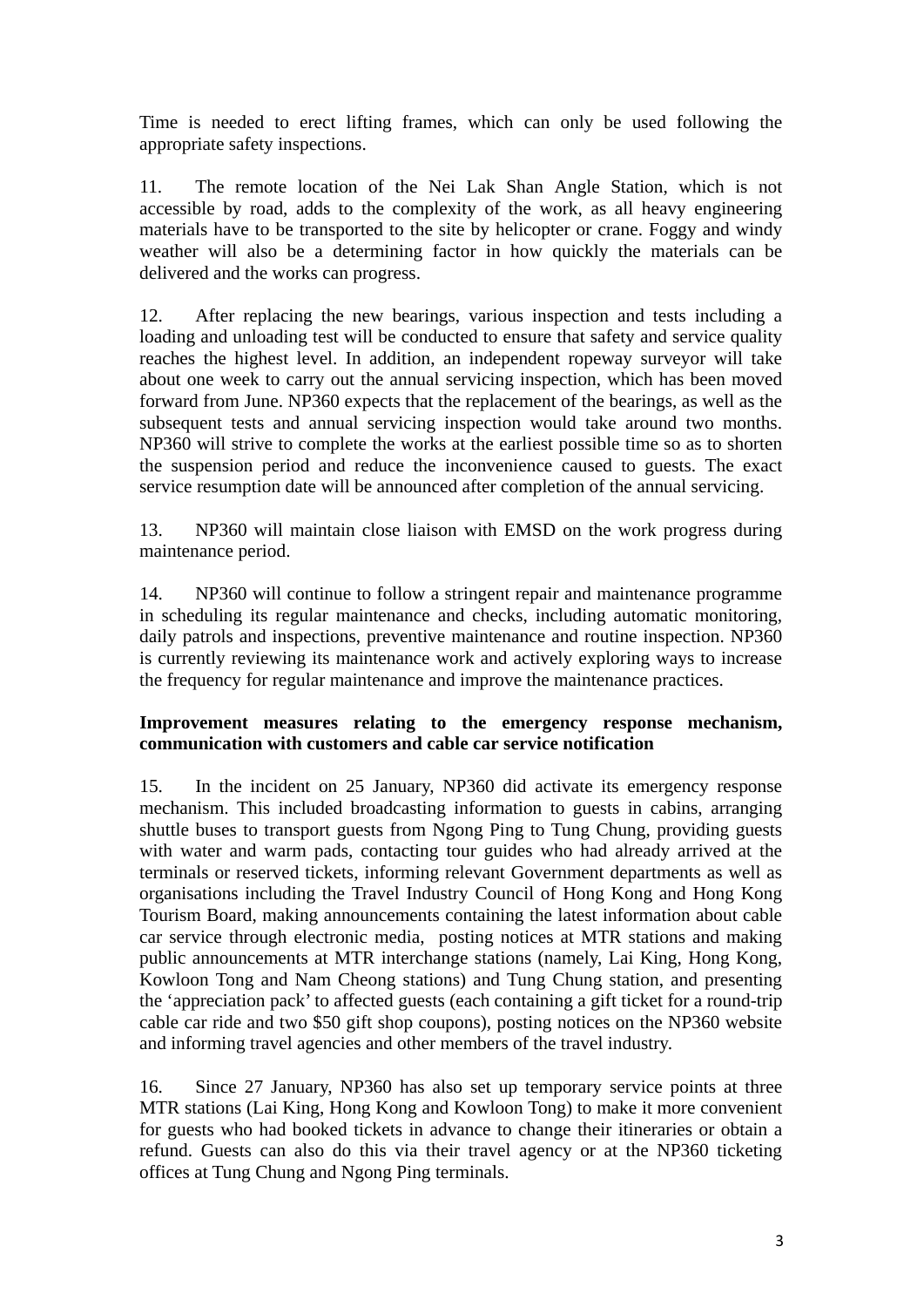17. NP360 appreciates the views of the public. The Company has been actively reviewing its contingency handling measures, communication with guests as well as suspension-related communications and has identified enhancement measures for the future as below:

- As part of the efforts to enhance communication with guests, NP360 is installing new broadcast equipment and arranging training for staff. This will enable the Company to deliver live broadcast information to cabin guests at regular intervals and more appropriate than the existing recorded information.
- In-cabin emergency packs will be upgraded to include blankets and warm pads when the season requires. (The current emergency pack as well as the Summer Pack includes water, emergency food, torch, glow sticks, plastic bag, towel, cloak and sun shields).
- In cold weather, NP360 will provide hot drinks to guests affected in a cable car service disruption.
- NP360 will invite a customer service expert to provide training to staff, to enhance guest service.
- NP360 will review the design of its website to highlight service disruption notifications in a way that is more prominent to guests visiting the site.
- NP360 already liaised with the travel industry on the notification procedures during service disruption. NP360 will enhance notification to travel agents, tour operators and tour guides.

For details, please refer to the Appendix.

## **Mitigation measures during service suspension**

18. Ngong Ping 360 appreciates the support of its village tenants, who are important and close business allies, and the company understands that their operations have been affected by the suspension of the cable car service. On the night of  $25<sup>th</sup>$ January 2012, NP360 has already informed the tenants about the cable car service suspension, and thereafter continued to maintain close communication with tenants. NP360 has held discussions with each of the tenants on the release of special allowances, which are meant to subsidize and enable them to continue operations during the suspension.

19. To attract more guests to the Ngong Ping Village, NP360 has also arranged a promotion for the village during this period. Guests who spend HK\$60 or more in the Village can redeem, free of charge, a MTR single journey ticket from Tung Chung to travel to most destinations on MTR lines.

20. NP360 has been working closely with the travel industry to encourage more group tours visiting Ngong Ping Village. NP360 will offer group tour guests free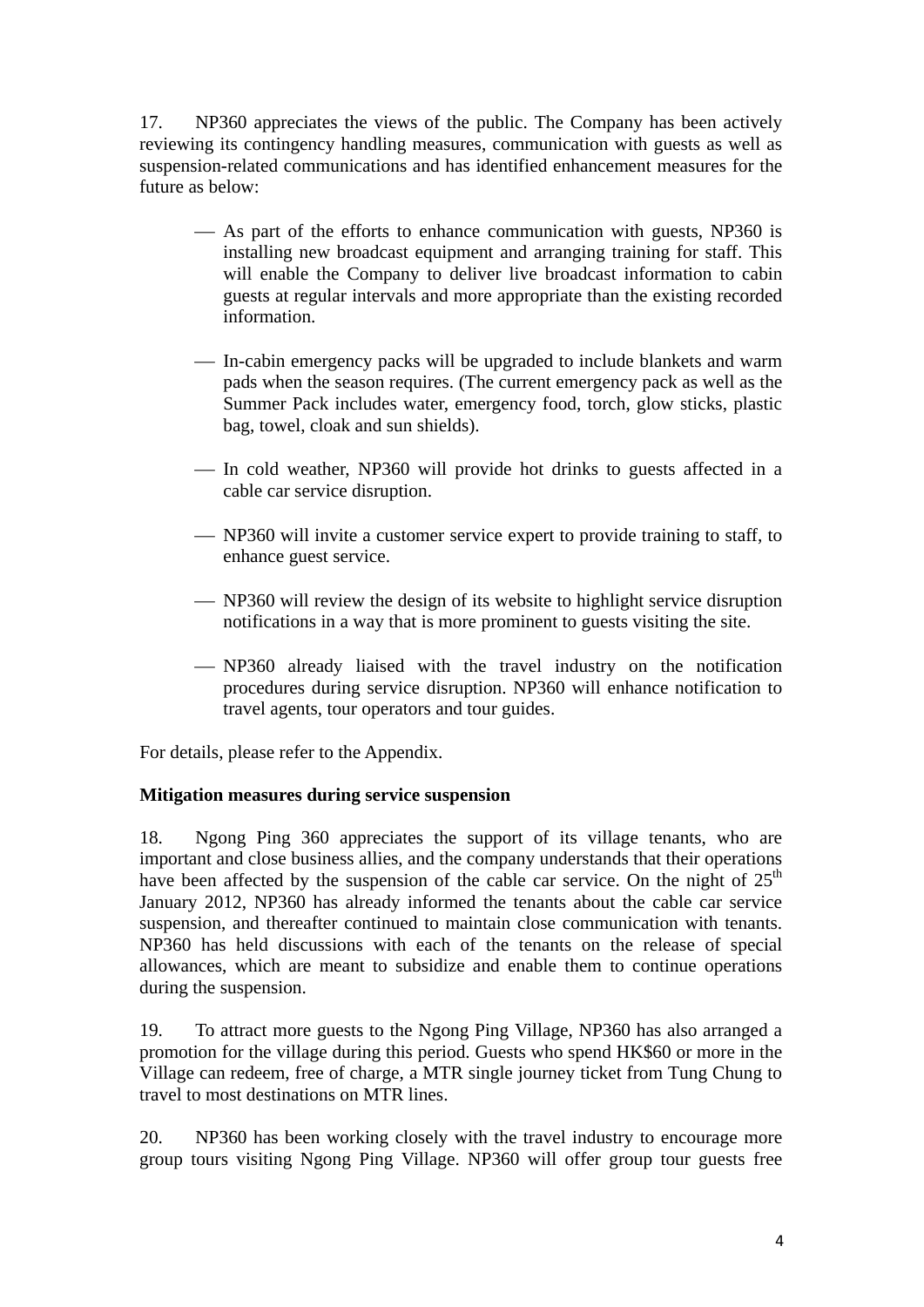admission to the Village's two multimedia attractions, namely "Walking with Buddha" and "Monkey's Tale Theatre".

21. NP360 has also contacted New Lantao Bus Co. (1973) Ltd. to increase the frequency of buses travelling between Tung Chung and Ngong Ping to facilitate guests wishing to go to Ngong Ping Village, Po Lin Monastery, Big Buddha and the other attractions.

22. NP360 is also in discussion with Transport Department, to explore the feasibility of allowing NP360 to arrange emergency shuttle buses under special circumstances, so as to increase the company's flexibility in diverting guests during incidents.

23. During the service suspension period, NP360 will continue to work with tenants and partners in the travel industry, including discussing partnerships and programmes designed to attract guests to the attraction when it re-opens.

Ngong Ping 360 Limited February 2012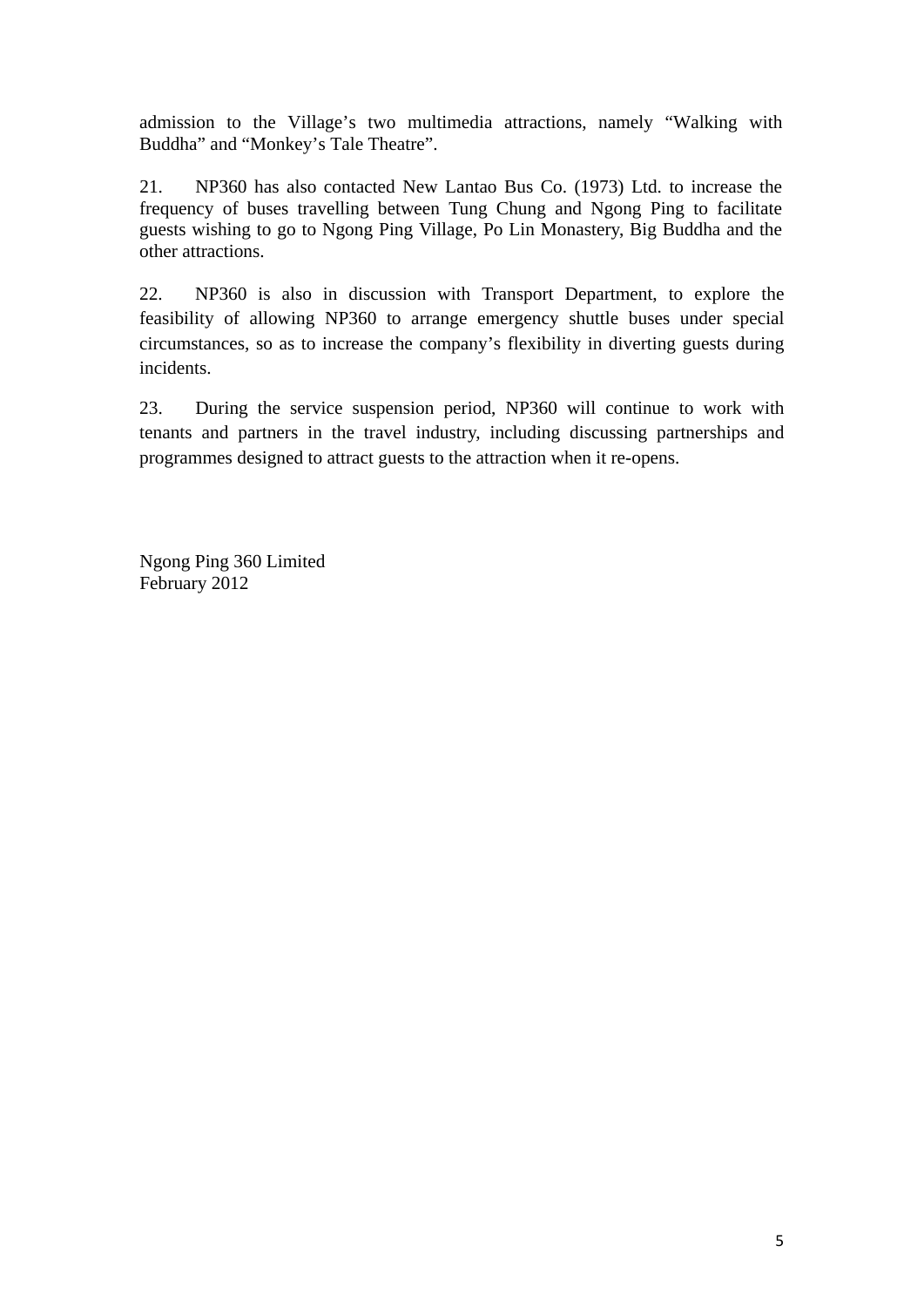# **Ngong Ping 360 Customer Service and Information Dissemination Enhancement During Incidents**

|                                                                                                                                                                                                                                                                                                                                                                           | <b>Cable Car In-cabin Guests</b>                                                                                                                                                                                                                                                                               |                                                                                                                                               |
|---------------------------------------------------------------------------------------------------------------------------------------------------------------------------------------------------------------------------------------------------------------------------------------------------------------------------------------------------------------------------|----------------------------------------------------------------------------------------------------------------------------------------------------------------------------------------------------------------------------------------------------------------------------------------------------------------|-----------------------------------------------------------------------------------------------------------------------------------------------|
|                                                                                                                                                                                                                                                                                                                                                                           | <b>Current Arrangement</b>                                                                                                                                                                                                                                                                                     | <b>Enhancement Actions</b>                                                                                                                    |
| Communication                                                                                                                                                                                                                                                                                                                                                             | Pre-recording broadcast:<br>Pre-recorded messages are                                                                                                                                                                                                                                                          | Live broadcast in addition to pre-<br>recorded broadcast:                                                                                     |
|                                                                                                                                                                                                                                                                                                                                                                           | broadcast to guests inside<br>cabins                                                                                                                                                                                                                                                                           | To provide updated<br>information to cabin guests at<br>regular intervals                                                                     |
|                                                                                                                                                                                                                                                                                                                                                                           |                                                                                                                                                                                                                                                                                                                | Live broadcast equipment will<br>be set up at Tung Chung<br><b>Operations Control Centre</b>                                                  |
|                                                                                                                                                                                                                                                                                                                                                                           |                                                                                                                                                                                                                                                                                                                | Relevant training will be<br>arranged to the designated<br>team responsible for the live<br>broadcast to cabin guests<br>during incidents     |
| <b>Services</b>                                                                                                                                                                                                                                                                                                                                                           | Emergency Pack:<br>Emergency packs are<br>available in every cabin<br>containing a torch, glow<br>sticks, plastic bag, bottled<br>water, emergency food,<br>towel, sun shields, cloak                                                                                                                          | Emergency Pack:<br>To provide "Winter Emergency<br>Pack" in cold weather, which<br>includes: warm pads,<br>emergency blanket, wind<br>screens |
|                                                                                                                                                                                                                                                                                                                                                                           | Guests in Ngong Ping Terminal and Ngong Ping Village                                                                                                                                                                                                                                                           |                                                                                                                                               |
|                                                                                                                                                                                                                                                                                                                                                                           | <b>Current Arrangement</b>                                                                                                                                                                                                                                                                                     | <b>Enhancement Actions</b>                                                                                                                    |
| Communication<br>Ticketing Office stop selling<br>tickets once cable car<br>service is suspended; staff<br>will also inform guests on the<br>service arrangement<br>If cable car service is<br>delayed for 3 minutes,<br>announcement will be<br>broadcast to guests inside<br>Ngong Ping Terminal<br>Notices will be posted at<br>the terminal and pre-<br>boarding area | Current arrangement to be<br>maintained, i.e. broadcast,<br>notices; as well as frontline staff<br>to explain the service<br>arrangements to guests<br>Additional training will be<br>provided to frontline staff to<br>enhance their communication<br>skills to ensure the provision of<br>clear and accurate |                                                                                                                                               |
|                                                                                                                                                                                                                                                                                                                                                                           |                                                                                                                                                                                                                                                                                                                | information in a caring manner                                                                                                                |
|                                                                                                                                                                                                                                                                                                                                                                           | If cable car service<br>disruption has been<br>confirmed and emergency                                                                                                                                                                                                                                         |                                                                                                                                               |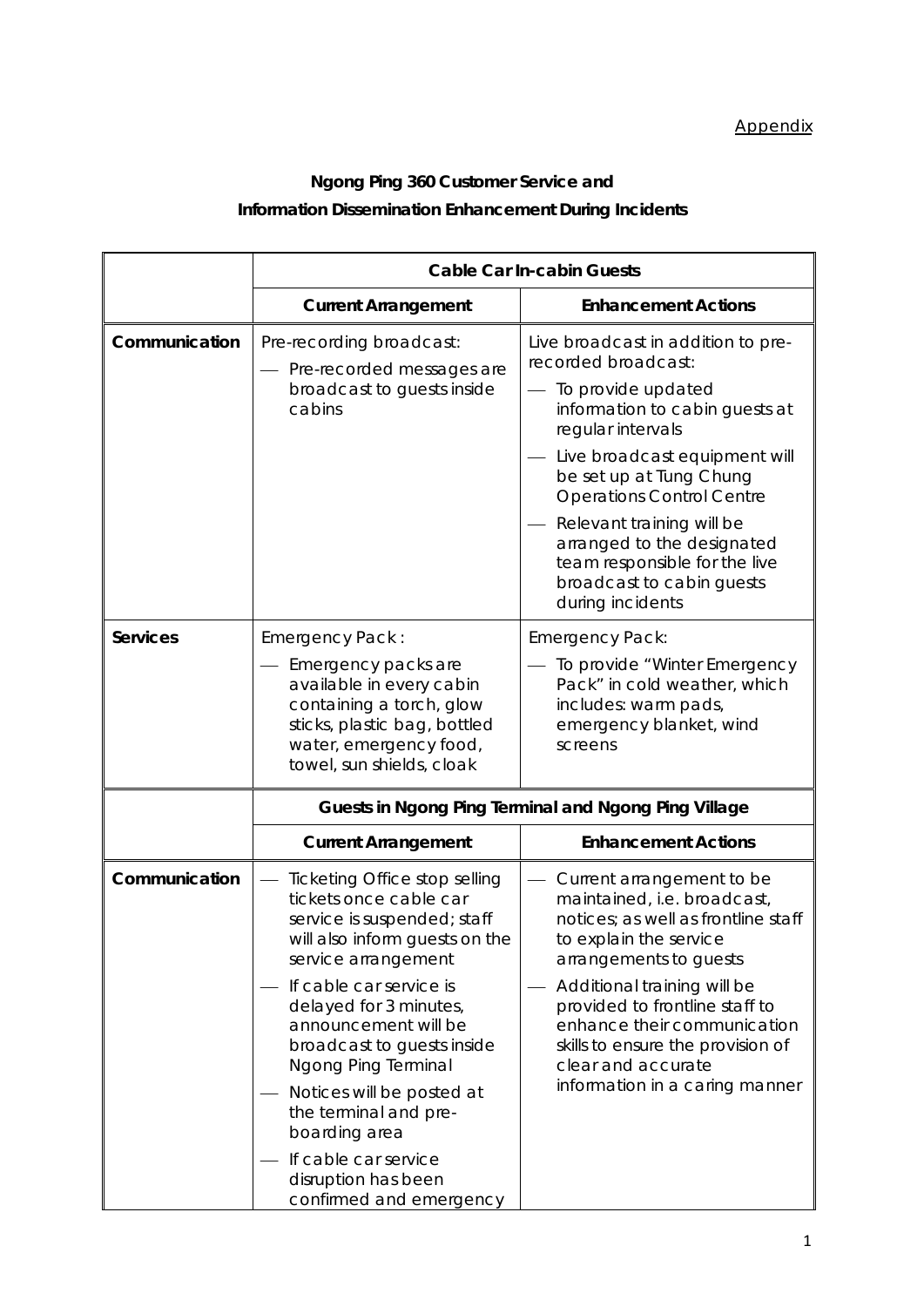|                 | bus service is activated,<br>immediate announcement<br>will be broadcast to guests                                                                                                                                                                                                                                                                                                                                                                                                                                                                                                                                                                                     |                                                                                                                                                                                                                                                                                                                                                                                                                                                                                                                                                                                                                                                                                                                                                                                                                                                                                                          |
|-----------------|------------------------------------------------------------------------------------------------------------------------------------------------------------------------------------------------------------------------------------------------------------------------------------------------------------------------------------------------------------------------------------------------------------------------------------------------------------------------------------------------------------------------------------------------------------------------------------------------------------------------------------------------------------------------|----------------------------------------------------------------------------------------------------------------------------------------------------------------------------------------------------------------------------------------------------------------------------------------------------------------------------------------------------------------------------------------------------------------------------------------------------------------------------------------------------------------------------------------------------------------------------------------------------------------------------------------------------------------------------------------------------------------------------------------------------------------------------------------------------------------------------------------------------------------------------------------------------------|
| <b>Services</b> | Guest service:                                                                                                                                                                                                                                                                                                                                                                                                                                                                                                                                                                                                                                                         | Guest service:                                                                                                                                                                                                                                                                                                                                                                                                                                                                                                                                                                                                                                                                                                                                                                                                                                                                                           |
|                 | Ticketing staff will help<br>guests to change their<br>itineraries or arrange for<br>refunds<br>Bottled water and warm<br>pads will be provided to<br>guests waiting at the<br>terminal or pre-boarding<br>area<br>Assigning additional staff at<br>arrival platform to offer<br>immediate assistance to<br>affected guests, such as<br>bottled water, warm pads<br>or first aid. Also,<br>"Appreciation Pack" will<br>be presented to affected<br>guests<br><b>Emergency Bus Service:</b><br>If cable car service is<br>suspended for more than 45<br>minutes, emergency buses<br>will be arranged to<br>transport guests from<br>Ngong Ping Village to Tung<br>Chung | To set up an "Emergency"<br>Service Kiosk" at Ngong Ping<br>Terminal & Ngong Ping Village<br>if cable car service is delayed<br>for 30 minutes, to provide one-<br>stop service support to<br>affected guests<br>Assigning additional staff at<br>"Emergency Service Kiosk" to<br>coordinate and handle<br>emergencies, including:<br>providing relevant information<br>to affected guests, helping<br>guests to re-arrange itineraries,<br>offering first aid services, rest<br>areas and emergency supplies<br>such as cold and hot water,<br>warm pads, blankets, snacks<br>and etc.<br><b>Emergency Bus Service:</b><br>NP360 is also in discussion with<br>Transport Department, to<br>explore the feasibility of<br>allowing NP360 to arrange<br>emergency shuttle buses under<br>special circumstances, so as to<br>increase the company's<br>flexibility in diverting guests<br>during incidents |
|                 |                                                                                                                                                                                                                                                                                                                                                                                                                                                                                                                                                                                                                                                                        | <b>Guests at Tung Chung Terminal</b>                                                                                                                                                                                                                                                                                                                                                                                                                                                                                                                                                                                                                                                                                                                                                                                                                                                                     |
|                 | <b>Current Arrangement</b>                                                                                                                                                                                                                                                                                                                                                                                                                                                                                                                                                                                                                                             | <b>Enhancement Actions</b>                                                                                                                                                                                                                                                                                                                                                                                                                                                                                                                                                                                                                                                                                                                                                                                                                                                                               |
|                 |                                                                                                                                                                                                                                                                                                                                                                                                                                                                                                                                                                                                                                                                        |                                                                                                                                                                                                                                                                                                                                                                                                                                                                                                                                                                                                                                                                                                                                                                                                                                                                                                          |
| Communication   | Ticketing Office stop selling<br>tickets once cable car<br>service is suspended; staff<br>will also inform guests on the<br>service arrangement<br>If the cable car service is<br>delayed for 3 minutes,<br>announcement will be<br>broadcast to guests inside<br><b>Tung Chung Terminal</b><br>Notices will be posted at<br>the terminal and main<br>entrance                                                                                                                                                                                                                                                                                                         | Current arrangement to be<br>maintained, i.e. broadcast,<br>notices; as well as frontline staff<br>to explain the service<br>arrangements to guests<br>Additional training will be<br>provided to frontline staff to<br>enhance their communication<br>skills to ensure the provision of<br>clear and accurate<br>information in a caring manner                                                                                                                                                                                                                                                                                                                                                                                                                                                                                                                                                         |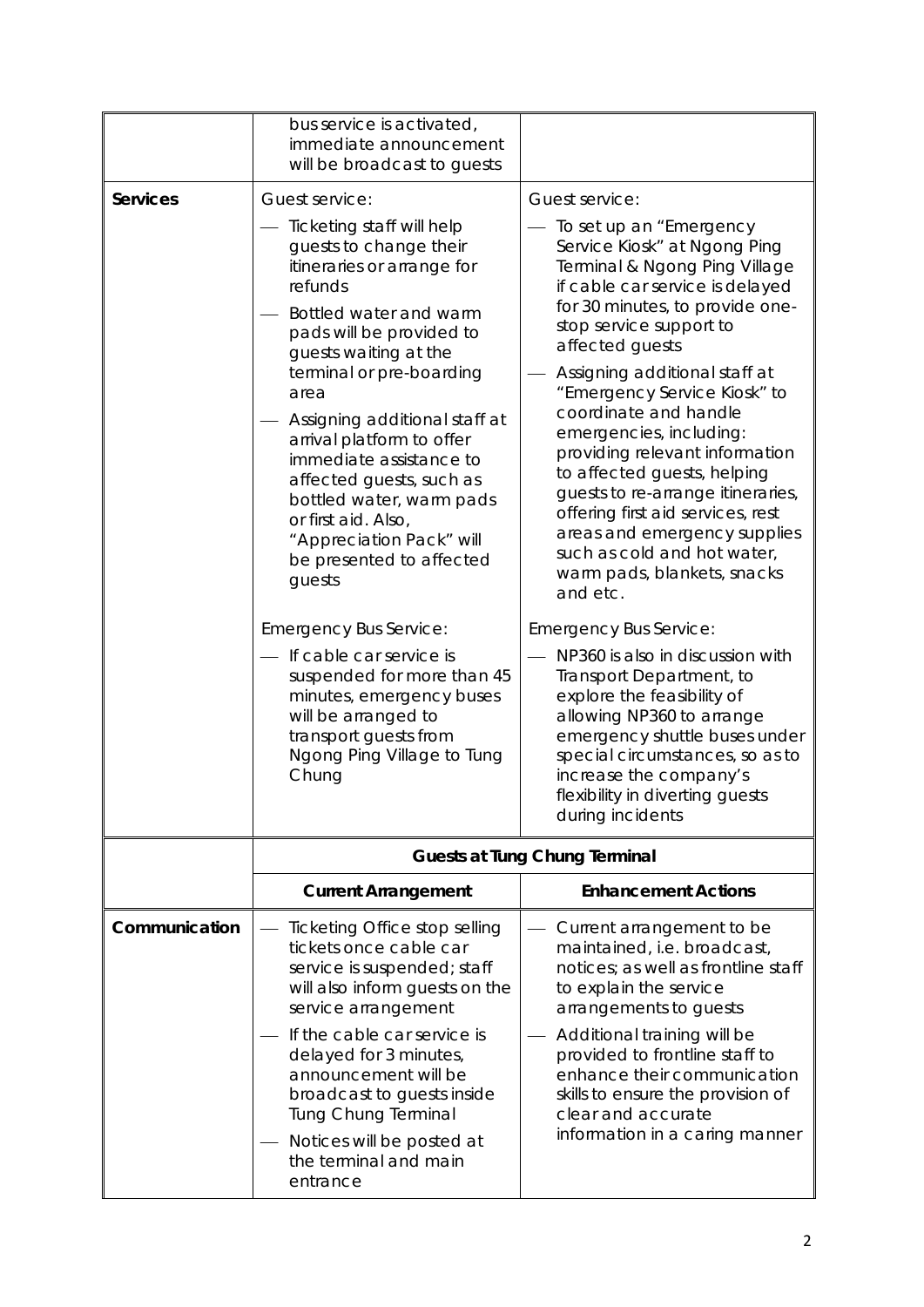| <b>Services</b> | Guest service:                                                                                                                                                                                                                                                                                                                                                                                                                                                                                                                                                                                                                                                                          | Guest service:                                                                                                                                                                                                                                                                                                                                                                                                                                                                                                                                                         |  |
|-----------------|-----------------------------------------------------------------------------------------------------------------------------------------------------------------------------------------------------------------------------------------------------------------------------------------------------------------------------------------------------------------------------------------------------------------------------------------------------------------------------------------------------------------------------------------------------------------------------------------------------------------------------------------------------------------------------------------|------------------------------------------------------------------------------------------------------------------------------------------------------------------------------------------------------------------------------------------------------------------------------------------------------------------------------------------------------------------------------------------------------------------------------------------------------------------------------------------------------------------------------------------------------------------------|--|
|                 | Ticketing staff will help<br>guests to change their<br>itineraries or arrange for<br>refunds<br>Bottled water and warm<br>pads will be provided to<br>guests waiting at the<br>terminal or pre-boarding<br>area<br>Assigning additional staff at<br>arrival platform to offer<br>immediate assistance to<br>affected guests, such as<br>bottled water, warm pads<br>or first aid. Also,<br>"Appreciation Pack" will<br>be presented to affected<br>guests<br>Deploying staff at Tung<br>Chung Terminal Car Park to<br>express apology to guests<br>transported from Ngong<br>Ping Village to Tung<br>Chung, and inform them to<br>arrange for refunds at the<br><b>Ticketing Office</b> | To set up an "Emergency<br>Service Kiosk" at Tung Chung<br>Terminal if the cable car<br>service is delayed for 30<br>minutes, to provide one-stop<br>service support to affected<br>guests<br>Assigning additional staff at<br>"Emergency Service Kiosk" to<br>coordinate and handle<br>emergencies, including<br>providing relevant information<br>to affected guests, helping<br>guests to re-arrange itineraries,<br>offering first aid services, rest<br>areas and emergency supplies<br>such as cold and hot water,<br>warm pads, blankets, snacks<br>and etc.    |  |
|                 | <b>Guests Going to NP360</b>                                                                                                                                                                                                                                                                                                                                                                                                                                                                                                                                                                                                                                                            |                                                                                                                                                                                                                                                                                                                                                                                                                                                                                                                                                                        |  |
|                 | <b>Current Arrangement</b>                                                                                                                                                                                                                                                                                                                                                                                                                                                                                                                                                                                                                                                              | <b>Enhancement Actions</b>                                                                                                                                                                                                                                                                                                                                                                                                                                                                                                                                             |  |
| Communication   | When cable car service is<br>suspended for 30 minutes<br>information is disseminated via<br>below channels:<br>Make announcements<br>through electronic media<br>Broadcast at MTR stations:<br>Announcement is<br>broadcast every 8 minutes<br>at major interchange<br>stations (namely Hong Kong<br>station, Kowloon Tong<br>station concourse) and Tung<br>Chung station, and<br>platforms towards Tung<br>Chung at Lai King station,<br>Nam Cheong station<br>Notices at MTR stations:<br>Notices are posted in front<br>of entry ticket gates at all                                                                                                                                | When cable car service is<br>suspended for 30 minutes<br>information is disseminated via<br>below channels:<br>— Current arrangement to be<br>maintained<br>To include posting notices at<br>Airport, Lo Wu and Lok Ma<br>Chau stations as standard<br>practice, in order to keep<br>guests informed of cable car<br>service arrangement<br>NP360 official website: A pop-<br>up window is added to<br>highlight notice in a more<br>prominent way to guests<br>visiting the site<br>NP360 Customer Service<br>Hotline: Enhancing the<br>additional information to the |  |